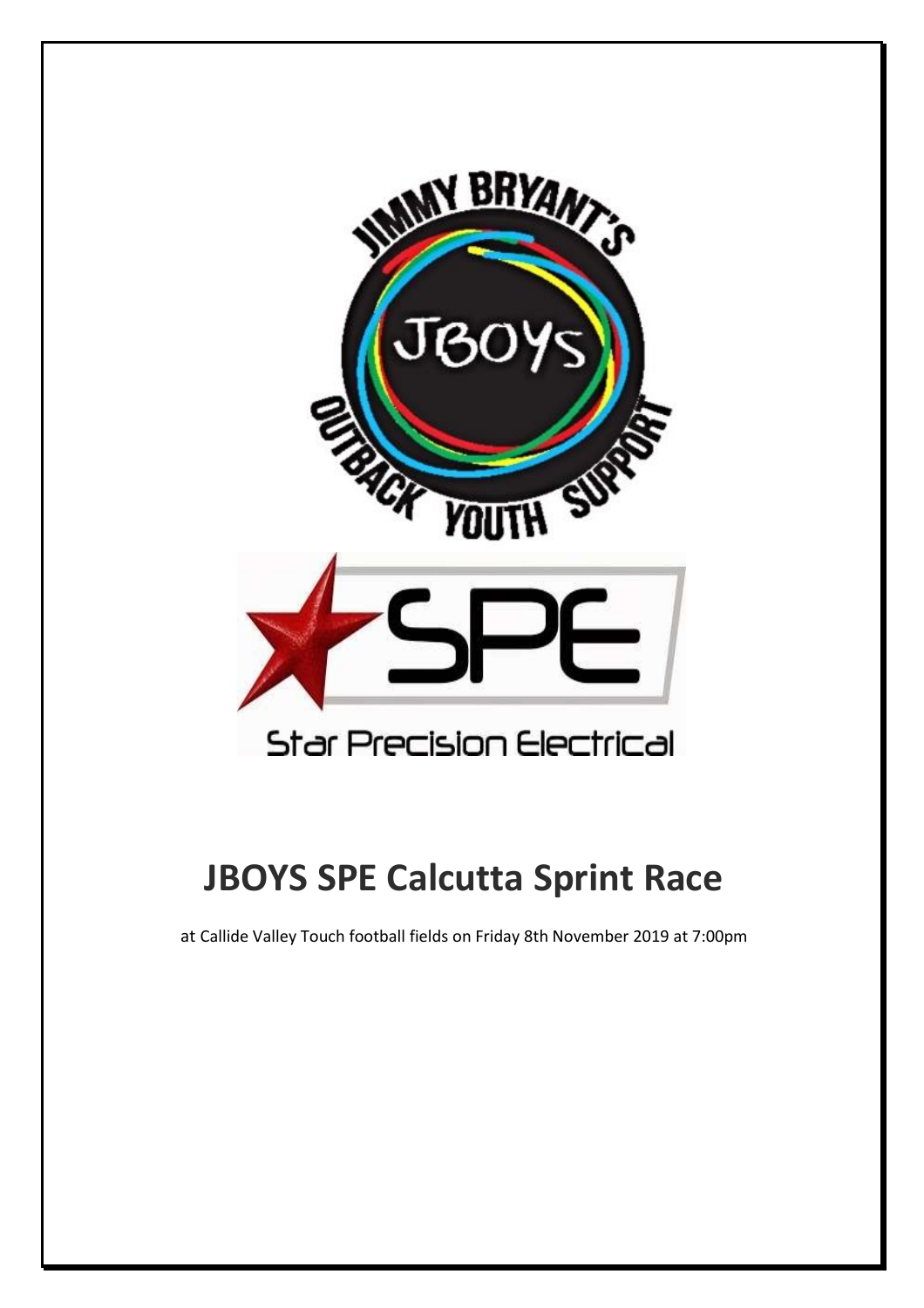SPE has joined up with JBOYS and we're getting very excited about our upcoming JBOYS SPE Calcutta Sprint Race. However we have discovered that there are a lot of people who have never attended a Calcutta nor know how it all works.

We're glad you asked and here's how it all works!

#### **NOMINATION/ ENTRY TO SPRINT RACE**

We need at least 10 men & women, 16 years and over to enter, all entries will need to fill out an entry form for clarification and to be sent t[o mmcdonald@starprecision.com.au](mailto:mmcdonald@starprecision.com.au)

#### **THE TICKET DRAW**

Tickets are \$50 each and are available both prior to and on the night. You can enter as many times as you like for more chances to win a runner (Minimum 100 tickets available). The Calcutta commences with one ticket being drawn for each runner in the JBOYS SPE Sprint Race. If your ticket is drawn, you 'own' 50% of that Person ahead of the auction stage!

All proceeds from the ticket draw go to JBOYS Inc. per below summary.

#### **THE AUCTION**

Each Runner will be auctioned to the attendees at the Calcutta, who have the opportunity to bid for that person. You can bid on your own, or you might choose to pool resources with others at your group.

After the hammer falls on each runner:

100% goes into the ever-growing prize pool.

The highest bidder in the auction stage becomes part owner with the ticket owner of that runner. Successful bidders must pay for their runner on the night – Cash and EFTPOS/Credit Card facilities may be available.

#### **AFTER THE RACE**

After the running of the JBOYS SPE Sprint Race, the prize pool (consisting of all of auction proceeds [estimated prize pool from history \$2000] plus \$1000 donated by SPE) is divided as follows:

20% of Total prize pool to the owners of the Male winning runner; 10% of Total prize pool to the first place Male runner; 20% of Total prize pool to the owners of the Female winning runner; 10% of Total prize pool to the first place Female runner; 10% of Total prize pool to the owners of the second Male placegetter; 10% of Total prize pool to the owners of the second Female placegetter; and 5% of Total prize pool to the owners of the third Male placegetter. 5% of Total prize pool to the owners of the third Female placegetter.

\*10% will then be donated to the JBOYS organisation\*

JBOYS will also be donating merchandise for  $1<sup>st</sup>$ ,  $2<sup>nd</sup>$ ,  $3<sup>rd</sup>$  Male and Female runners.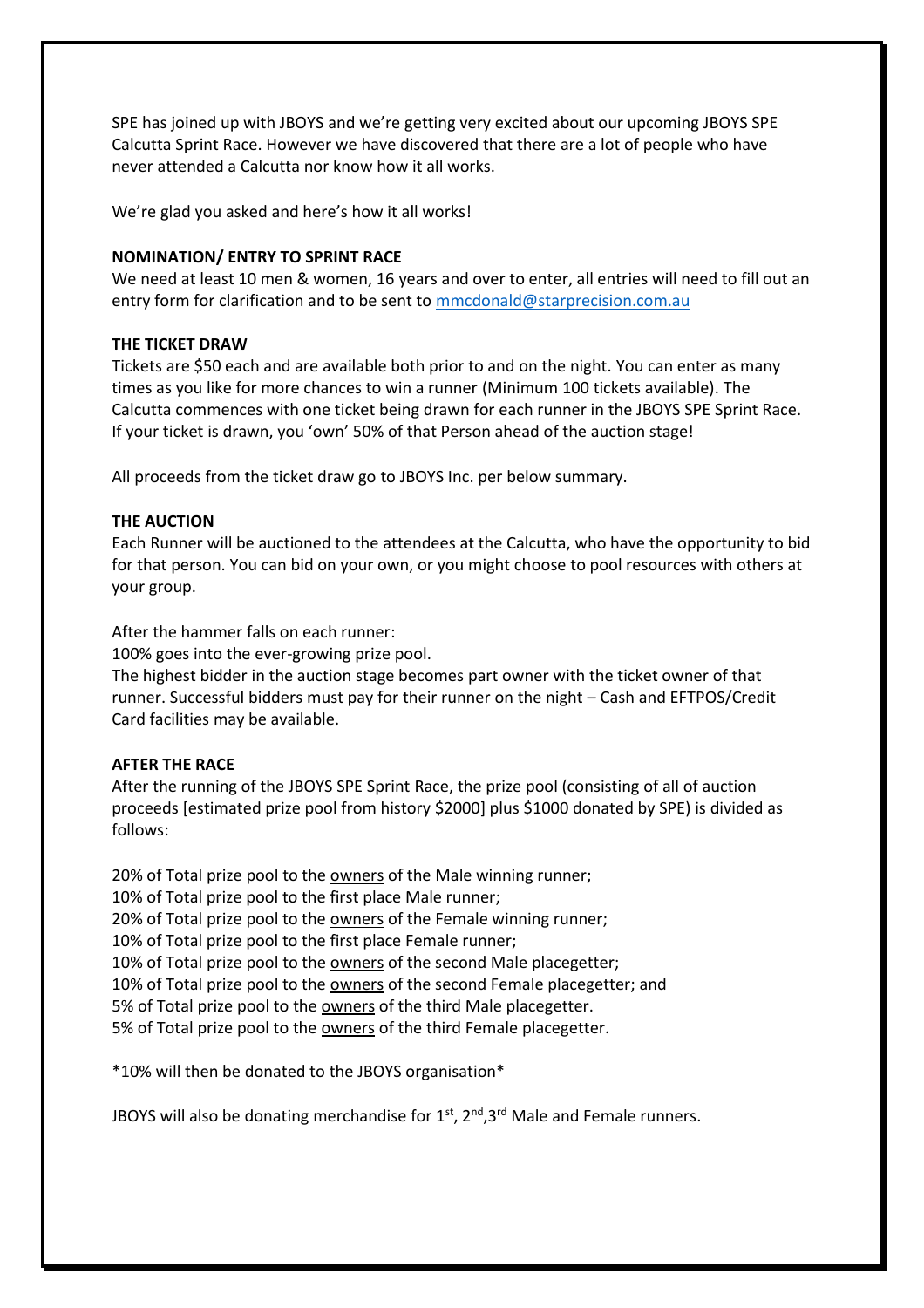So, if you want to experience what it's like to have a Runner in the JBOYS SPE Sprint race 2019, you've got to get along to the Callide Valley Touch football fields on Friday 8th November 2019 at 7:00pm and support JBOYS.

If you cannot make it to the night, but would like to participate in the Calcutta Draw, you may pre-purchase the \$50 tickets from Star Precision Electrical 148 Callide Street Biloela, or by getting in contact with Michael McDonald 0422676997 to arrange payment, then you will be emailed your ticket/s and will advise if you 'win' a runner.

**PLEASE COMPLETE AN ENTRY FORM AND SEND TO [mmcdonald@starprecision.com.au](mailto:mmcdonald@starprecision.com.au) THANK YOU FOR SUPPORTING JBOYS.**